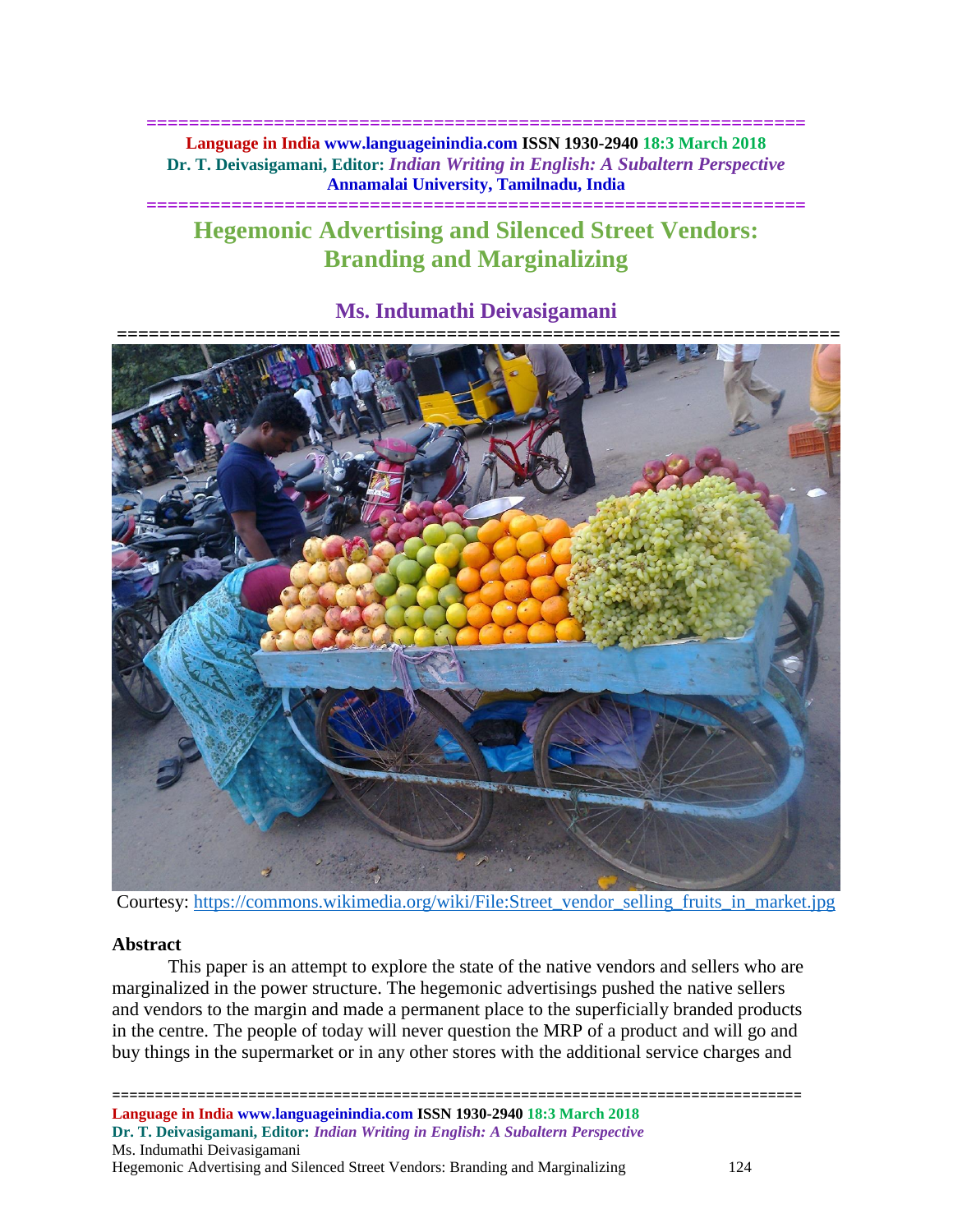taxes. But they will question the rate of the small vendors and petty shops until they get the lower price. The small vendor has to sell the product to a lower price without putting a profit on it. These advertisements here play an important role as it brand the product which will raise the praise alone but of same quality. The advertisement plays with subconscious of the people with these two words - Brand and Quality. The Maximum Retail Price which has to be negotiated here becomes the standard price with the addition of the store's service and maintenance charges. Nobody never ever think of reducing the price as it is made to believe as a quality product. The people who cannot advertise their products are the products of low quality in today's world. Every product needs the advertising, or it will be in some corner without anyone care to look at it, even though the product is of the same use and same quality. As the advertisements became inevitable today, the advertisements create the power structure (hegemony) where the 'others', native vendors, are marginalized and silenced with the simulated branding and western influence. Thus, the advertisements persuade and manipulate the minds of people.

**Keywords**: Advertisements, Hegemony, Silenced, Native Vendors, Others*.*



**Courtesy:<http://socofsport.blogspot.sg/2013/>**

# **Introduction**

This paper is an attempt to explore the hegemony that created by the advertisements for the products. The power structure created with the help of advertisements marginalizes the native vendors and sellers. The advertisement stimulates the idea of 'brand' and 'quality' to the products of same quality of the native sellers. The M.R.P. of a product which has to be negotiated instead creates a standard price for all the advertised products. But all the native products, which are not advertised and properly branded, can never have standard price. The place of the native products, without proper branding, is the margin because the branded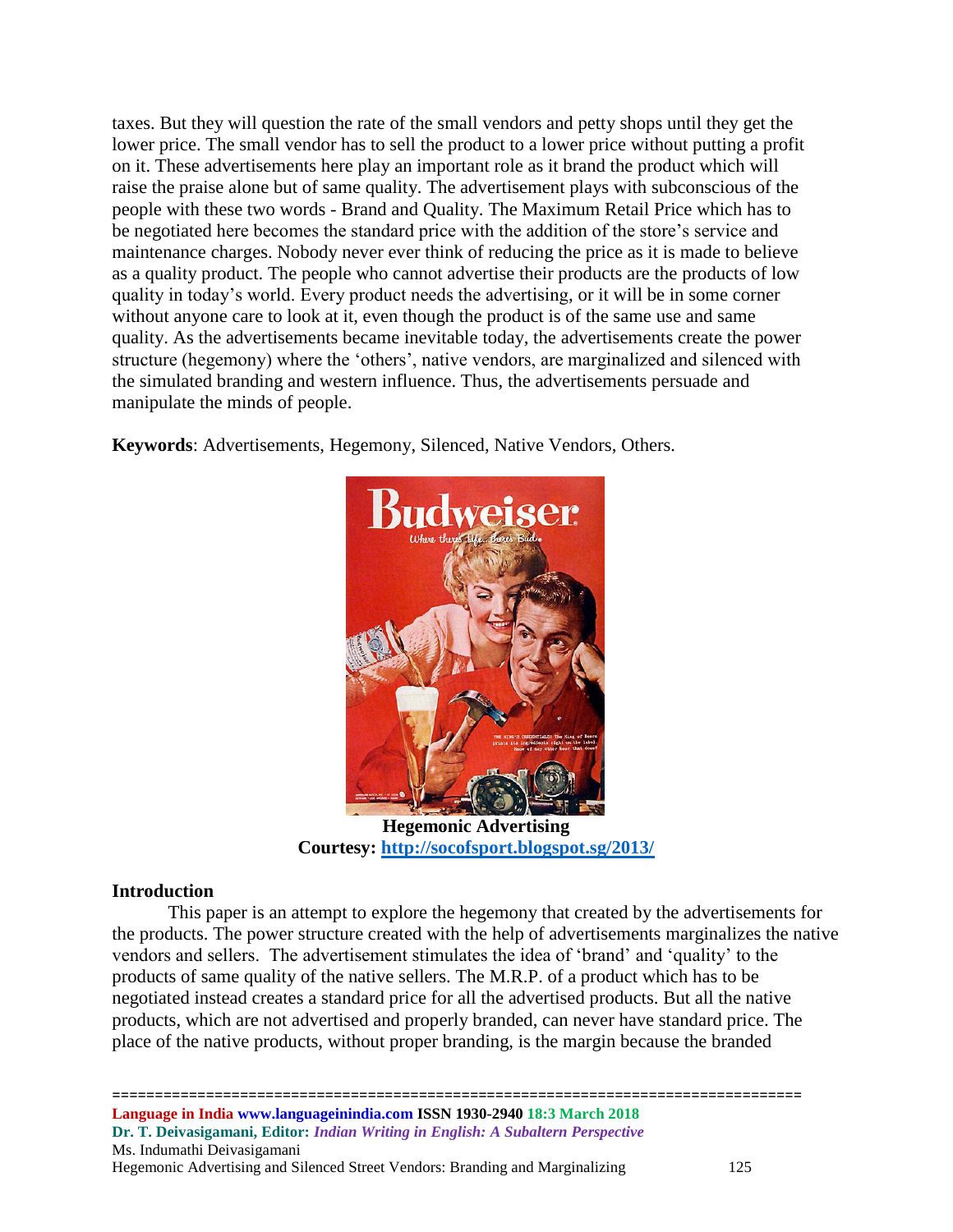products will get the centre. Thus, the native sellers are silenced and made into 'Others' in the power structure.

# **Hegemonic Advertisements and M.R.P**

The advertisements of the modern world are used to persuade and manipulate the consumers into buying their products. The advertisements use the simulation of ideas to persuade the consumers like how they simulate the ideas of brand and quality to the products. They create the advertisements in a way that the advertised product will get branding of high quality and will be compared to the native products. Thus, the native products get marginalized and silenced with their justification of price and quality of the advertised products or foreign products. It is also believed that the M.R.P. of a product is standard and nobody ever attempts to negotiate the price. This acronym lost its real meaning which is 'maximum' retail price. The native sellers or any street vendors who doesn't have the M.R.P. to their products cannot set maximum price to their products. They will put the minimum price which will be negotiated until the consumer satisfied of the price. The native seller or the vendor never can voice his or her problems. The consumer will never question an advertised product about its price as it is advertised to be high quality with the comparison of the native products, which doesn't have a branding of its own. The consumer is ready to pay the M.R.P. of the advertised product without any reduction and even ready to pay the service charges that the convenience store will add to the product. But he or she will never be ready to pay what the native seller or vendor sets on his product as it doesn't bear the M.R.P and the branding on its package. All these simulations are done in the branding with the help of the advertisements. As Vacne Packard calls, the advertisements are 'Hidden Persuaders' which plays on the consumers' subconscious to persuade and manipulate. Thus, the hegemony is created in the minds of the consumers through routine telecasting of the advertisements.



Courtesy:<http://www.bbc.com/news/blogs-news-from-elsewhere-28523377>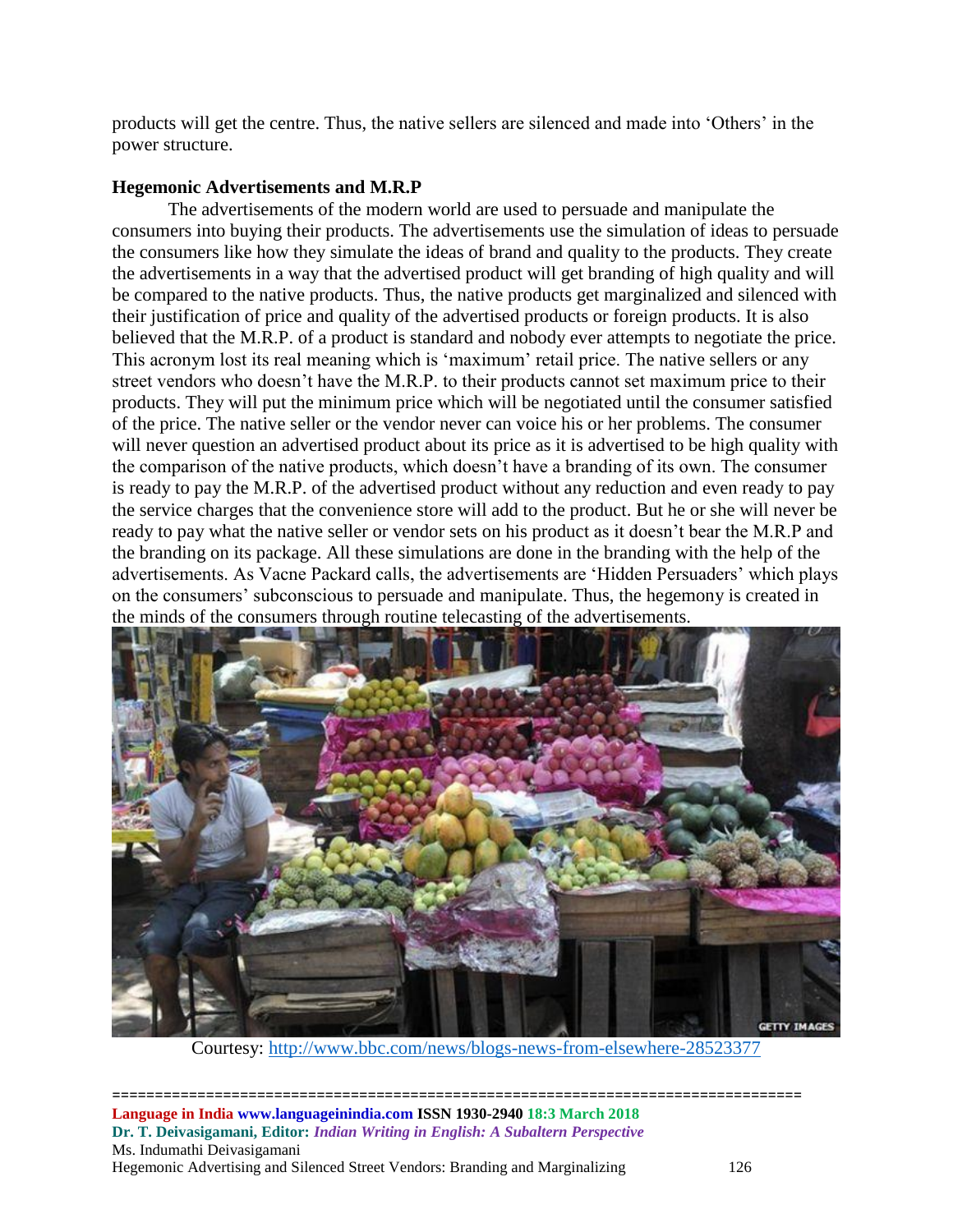#### **Comparison of the Native Products in the Advertisements**

The advertisements create power structure where the advertised or branded product will stand in the centre and the Native (non-advertised and non-branded) product will be margined in the corner. This unfair power structure was created by the careful handling of the advertisements. The advertisement plays with the words of quality and brand by comparing the advertised product with the native products. If anyone watch the advertisements it is clear that the native product will be compared as of inferior quality to the advertised product. The characters used in the advertisements will show the native product and the branded product. The characters will compare the two products and conclude that the non-branded native product is not up to the quality of the advertised product. It is always clear that the native product is what thrown out in the end. This simulation of the products' quality with the branding made the native products an inferior quality even when they are not inferior. Thus, the hegemonic advertisement plays an important role in marginalizing the native products.

#### **Silenced and Marginalized Native Sellers and Vendors**

The advertisements marginalized the native sellers and vendors. The native sellers and vendors who cannot afford to brand their products with the advertising are silenced and marginalized in the modern world where 'circulation' and 'advertising' matters a lot. If one product gets the proper advertised branding on it, then it will reach the consumers easily. But if the circulation did not happen then the product will not gain the popularity. The second strategy that followed in the advertising is that setting the product to 'statuses'. The product will decide the consumers status just with the mere change and cost of the carton used for the packing of products. So the advertised product will be the choice of the consumers to attain the status that simulated by this power structure. Even though native products are the same quality of any other branded products, the given 'image' of branded products, with the help of advertisement, creates this discrimination. The result of this discrimination is the voiceless native sellers who are unfairly priced to their hard-earned products.



================================================================================= **Language in India www.languageinindia.com ISSN 1930-2940 18:3 March 2018 Dr. T. Deivasigamani, Editor:** *Indian Writing in English: A Subaltern Perspective* Ms. Indumathi Deivasigamani